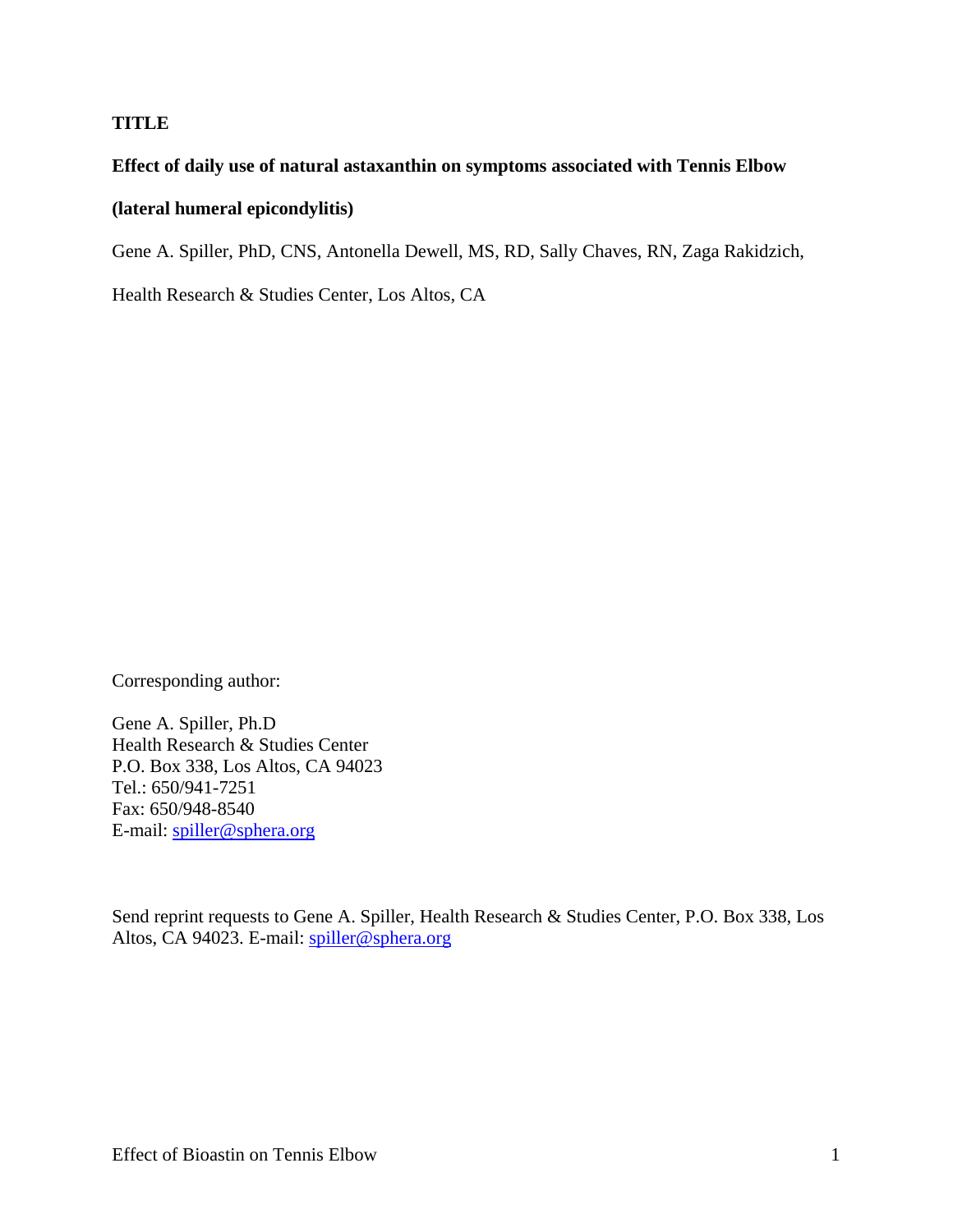## **ABSTRACT**

Previous studies have provided data suggesting that daily use of a microalgal extract containing natural astaxanthin and marketed under the trade name BioAstin® can help alleviate pain associated with joint damage, specifically that seen in rheumatoid arthritis and carpal tunnel syndrome. For this study, the benefits of daily use natural astaxanthin provided by BioAstin® for the purpose of alleviating pain associated with Tennis Elbow (lateral humeral epicondylitis) was evaluated. It was found that grip strength measurements (GSM) for those on the active product were significantly improved by the end of the study. This correlation of improved GSM and use of natural astaxanthin may suggest that daily use can help alleviate pain associated with Tennis Elbow, and increase mobility. This improvement may greatly improve the standard of living for those who suffer from such joint disorders.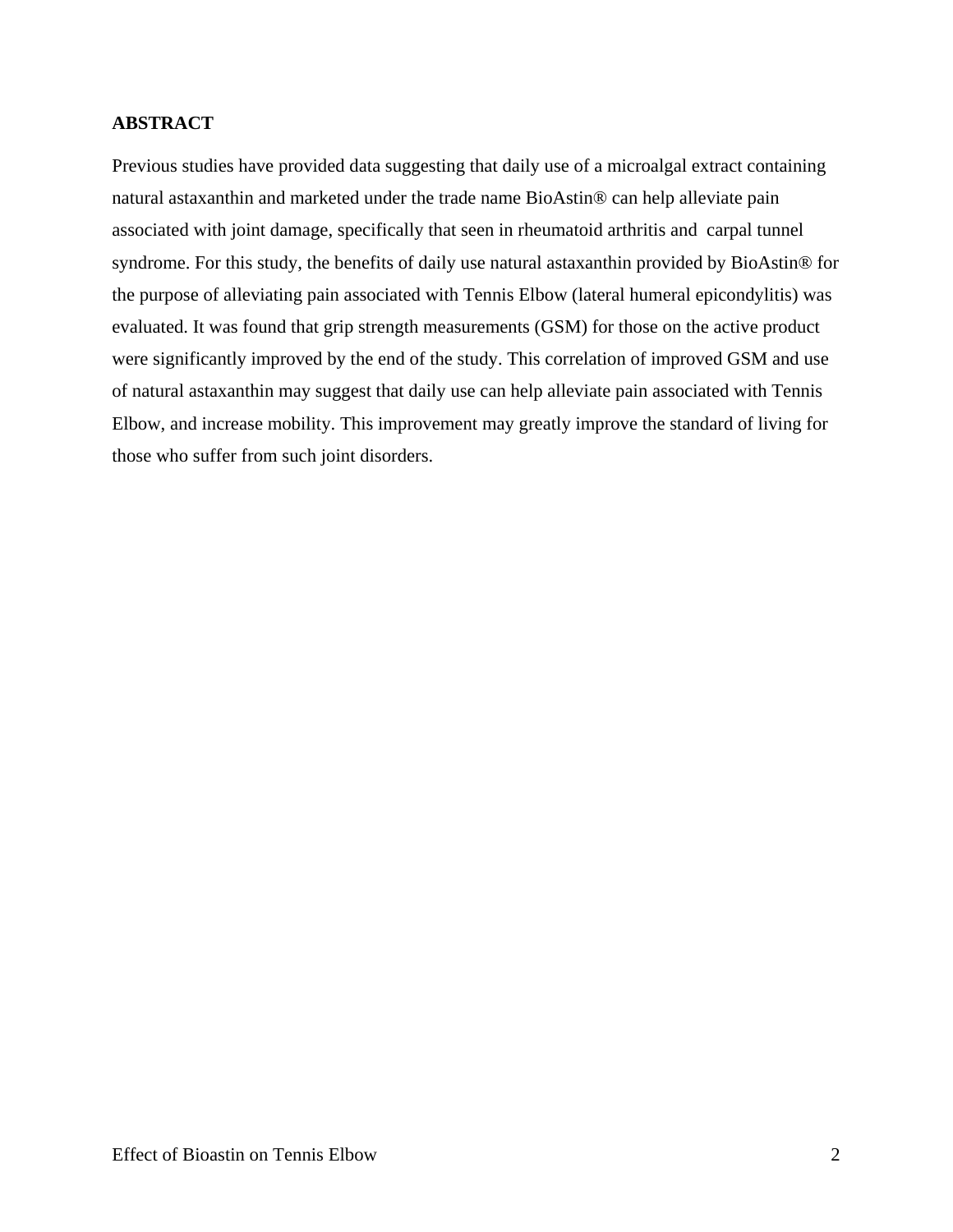### **INTRODUCTION**

In a pilot study conducted at the Health Research and Study Center, patients with Carpal Tunnel Syndrome receiving BioAstin™, an astaxanthin-containing extract of *Haematococcus* algae, showed a trend towards decreasing pain rate and duration. This study will investigate the effect of BioAstin™ on the symptoms of Tennis Elbow (TE) and tendonitis using standard multidimensional health assessment questionnaires including Assessment of Pain (AP) and measurements including Grip Strength Measurements (GSM) and Maximal Grip Strength (MGS).

### **MATERIALS AND METHODS**

#### **Subjects**

Subjects were recruited from the San Francisco Bay Area through newspaper advertisements and advertisements at local tennis clubs. Volunteers were admitted into the study if they qualified according to the following inclusion criteria: (1) men and women 40 to 60 years old, excluding pregnant and lactating women; (2) no diagnosis of cardiovascular disease, kidney disease, diabetes, or cancer; (3) on stable doses of medication, if taking any; (4) not participating in any other study that might conflict in some way with this one. Forty-two participants were selected according to the above criteria and agreed to participate in the study and thirty-three subjects (21 men and 12 women) completed the study (Table 1). The study protocol had been approved by an independent investigational review committee and was explained to each subject who then signed an informed consent.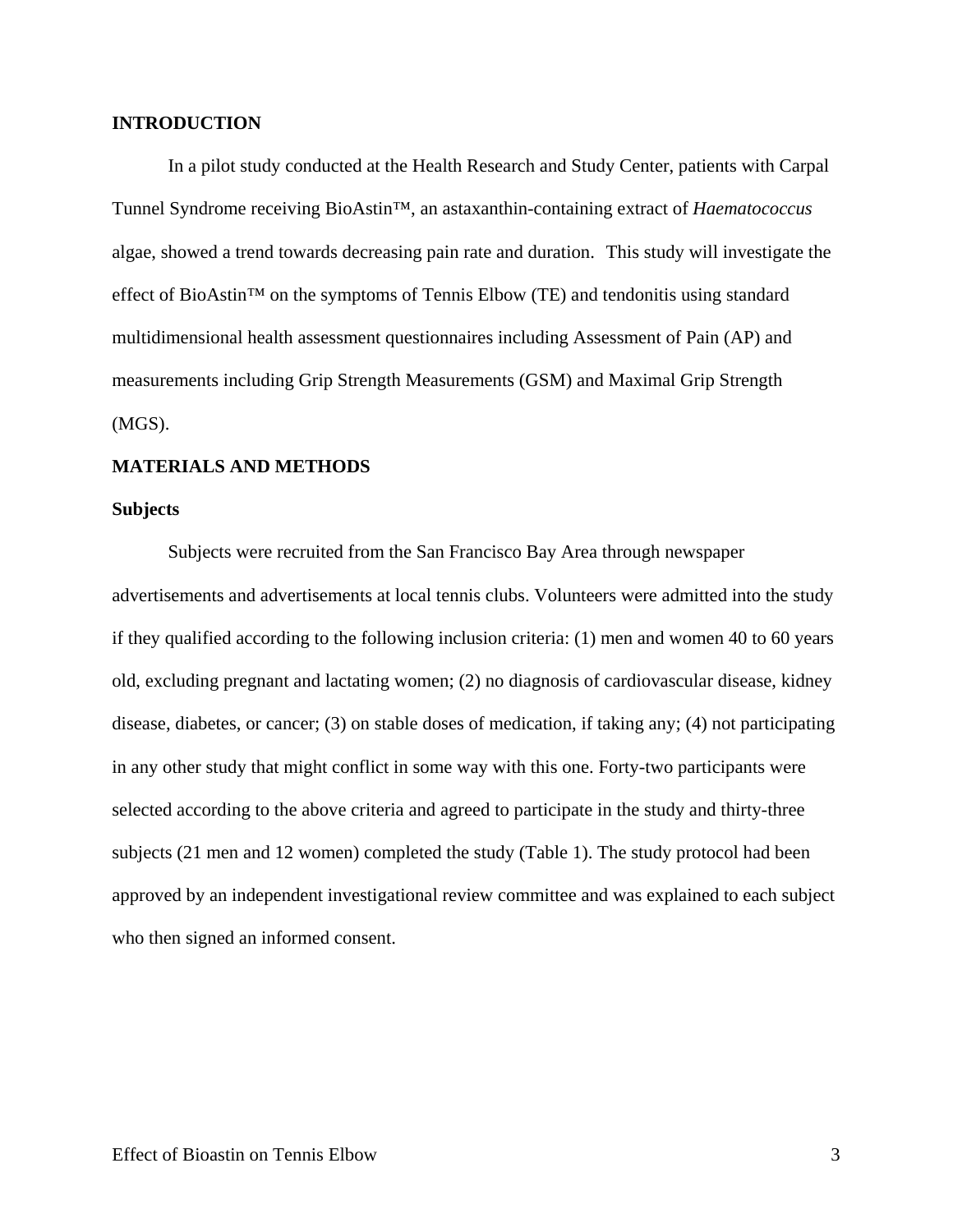### **Study Design**

This single-center, double-blind, placebo-controlled study was conducted over an 8 week duration. Forty-two subjects began the initial stages of the study, with a total of thirty-three subjects completing all aspects of the study (21 in treatment group, 12 in placebo group). The teatment group consumed three BioAstin soft gelatin capsules, one with each meal. Each BioAstin soft gelatin capsule contained 4.0 milligrams of astaxanthin. The placebo group consumed three placebo soft gelatin capsules, one with each meal. The placebo gelatin capsules contained only safflower oil.

#### **Device**

A deluxe desk sphygmomanometer manufactured by Omron Healthcare, Inc. (serial #577207) was used to assess grip strength and maximum grip strength. Attached to the sphygmomanometer was a Marshall Tru-Gage Cuff.

#### **Method**

The participants met with the study coordinator individually for assessment. The participant was seated on a straight back chair with a seat height of 41cm, and was asked to extend the afflicted arm out, palm down, straight over the table in front of them at shoulder height. The table was constructed of wood, and had a height of 74 cm. All participants were able to extend their arm straight out without having contact with the table. The Omron sphymomanometer was on the table top near the participant, and was set up so that the Marshall Cuff was rolled up, the sphymomanometer was pumped to a pressure of 20 mmHg, and the rolled cuff was then placed in the palm of the participant, with the participant instructed to grasp the rolled cuff with their four fingers over the cuff, and their thumb under the cuff. The participant was then asked to squeeze the cuff until they first felt increased pain in their elbow. Once the participant indicated that they felt increased pain, the pressure reading at that time was recorded as their GSM (grip strength measurement). This process was done at the beginning of the individual assessment, at the middle, and at the end. The three numbers were averaged to find the mean. If no pain was felt throughout the assessment, "no pain" was indicated on their chart. In addition, at the end of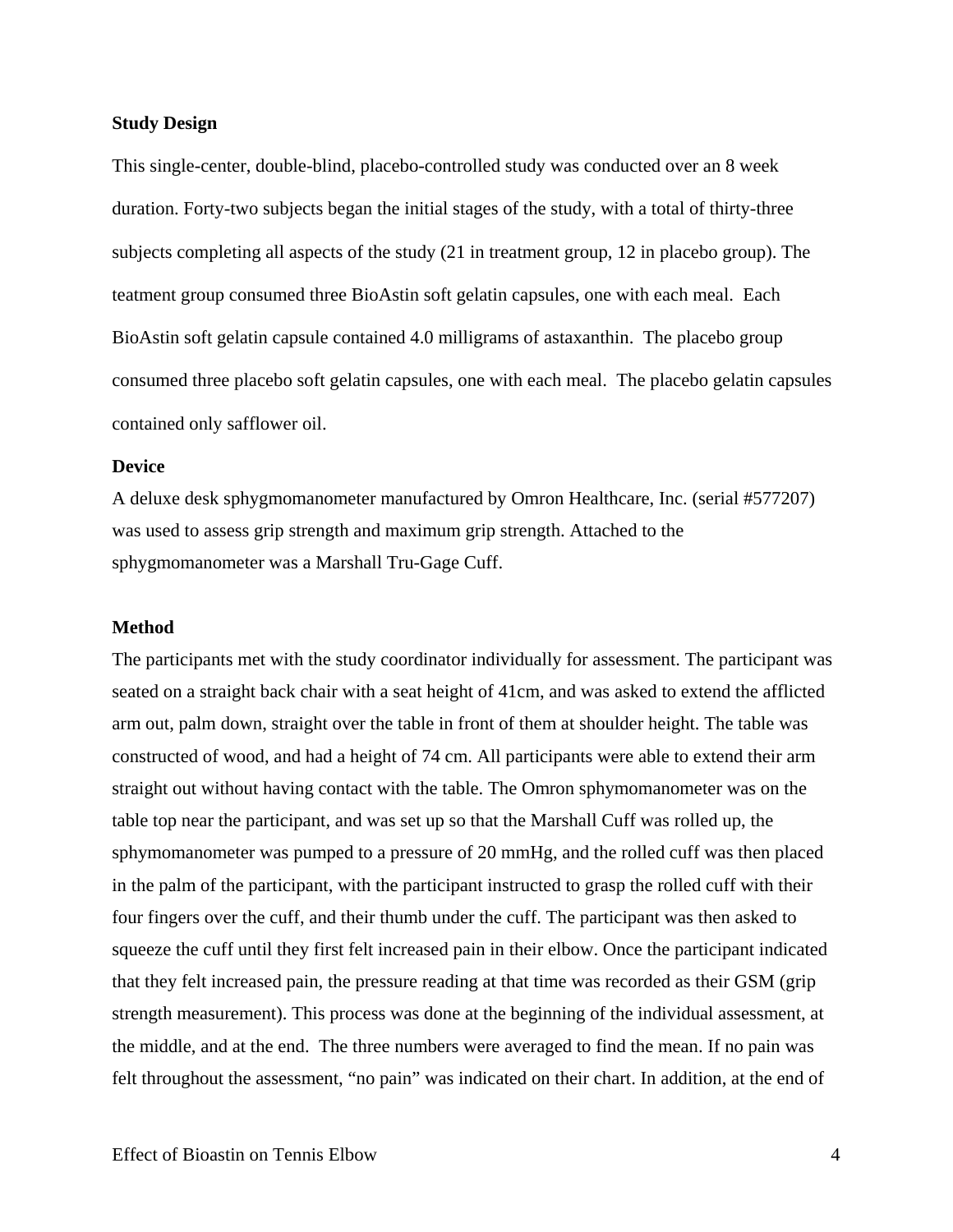the assessment, the participant was asked to perform this process one last time, this time squeezing the cuff as hard as they could, regardless of pain. When the participant indicated that they could squeeze no harder, the pressure achieved was recorded as their Maximal Grip Strength (MGS).

## **Protocol**

Dr. Carter Multz of the Arthritis Care Center, located in San Jose, California, developed this protocol for the purposes of this test.

## **Statistical Analysis**

Changes in GSM, MGS, and AP were evaluated using paired *t*-tests. The level of significance was set at  $P < 0.05$ .

# **RESULTS**

Data are presented for 33 subjects.

Results of the grip strength measurements (GSM), maximal grip strength measurements (MGS), and assessment of pain (AP) at baseline and end of study are presented in the table below (mean  $\pm$  SD). GSM improved significantly (P< 0.05) in the treatment group but did not significantly improve in the placebo group. No significant changes were observed in MGS or AP in either group.

| Group            | $GSM$ (mmHg)    |                         | $MGS$ (mmHg)    |               | <b>AP</b>       |             |
|------------------|-----------------|-------------------------|-----------------|---------------|-----------------|-------------|
|                  | <b>Baseline</b> | End                     | <b>Baseline</b> | End           | <b>Baseline</b> | End         |
| <b>Treatment</b> | $254 \pm 321$   | $493 \pm 429$<br>$\ast$ | $211 \pm 91$    | $215 \pm 91$  | $32 \pm 28$     | $17 \pm 20$ |
| <b>Placebo</b>   | $190 \pm 270$   | $352 \pm 401$           | $146 \pm 66$    | $238 \pm 251$ | $48 \pm 29$     | $26 \pm 12$ |

\* Significantly different from baseline (P<0.05).

# **DISCUSSION**

The group receiving BioAstin<sup>™</sup> had a significant increase in GSM when compared to the group receiving the placebo. No other significant changes were noted during the course of the study.

Effect of Bioastin on Tennis Elbow 5